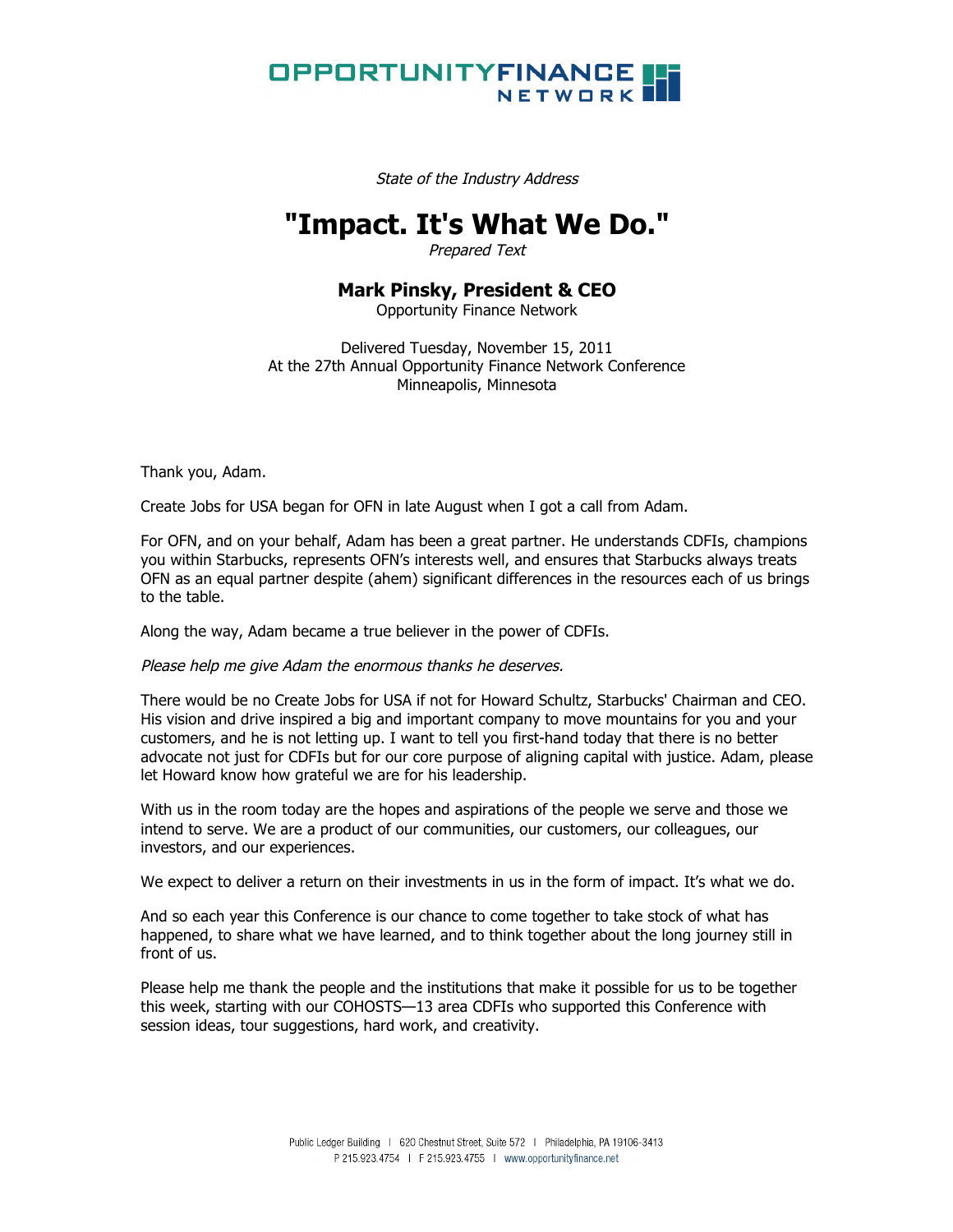

Let's also recognize our 29 sponsors, including 11 new sponsors, with a special appreciation to

- **Fi** Our LEAD sponsor, Bank of America,
- **Hi** and our three Gold sponsors:
	- o Goldman Sachs 10,000 Small Businesses,
	- o Citi Community Development,
	- o and Wells Fargo.

Putting on this Conference is hard work for the OFN Staff made possible only by the excitement and passion we all feel for it. Donna Fabiani and her team organize the amazing content. Lina Page and her team give us the wonderful look and feel of the event. Greg Schiefelbein makes sure our sponsors are fully engaged. But everyone at OFN helps with both small details and major responsibilities.

In late August, just as the Conference work was picking up—

And while Cathy Dolan and Jennifer Vasiloff were focused on making the CDFI Bond Guarantee a reality,

Pam Porter was delivering the Healthy Foods training we are offering on behalf of the CDFI Fund,

Paige Chapel was neck deep in leading CARS(TM) to an independent status,

Wanda Speight was reaching out to many of you to find ways that OFN's financing can be more relevant and useful,

Beth Lipson was coordinating an exciting future for the next round of the Wells Fargo NEXT Awards, as you will hear about tonight—

...while all that was happening, Adam called to say, "We have this idea..."

For the past two and a half months our staff of 30 has done the work of 60. Since late August, the OFN team has proved day in and day out that the impossible IS possible when the reason is clear, the cause is right, and talented people give 100% of their hearts and efforts.

Remarkably, the three people who were already busiest—Donna, Lina, and Greg—somehow carried the heaviest loads for Create Jobs for USA, as well.

Please, PLEASE show the entire OFN staff your appreciation.

But most of all, my thanks go to all of you who are giving your valuable time and ideas to this Conference. The success of OFN's Conferences is a result of your dedication year after year, your willingness to share time and again, your capacity to learn new things, and your enduring commitment to translating what you learn into solutions for your communities.

I am pleased to welcome you to the Twin Cities and to the state that has long held the honor of being home to the greatest number of CDFIs per capita of any state. That is particularly significant today because OFN's new strategy centers on the defining challenge for CDFIs over the next 15 years—coverage: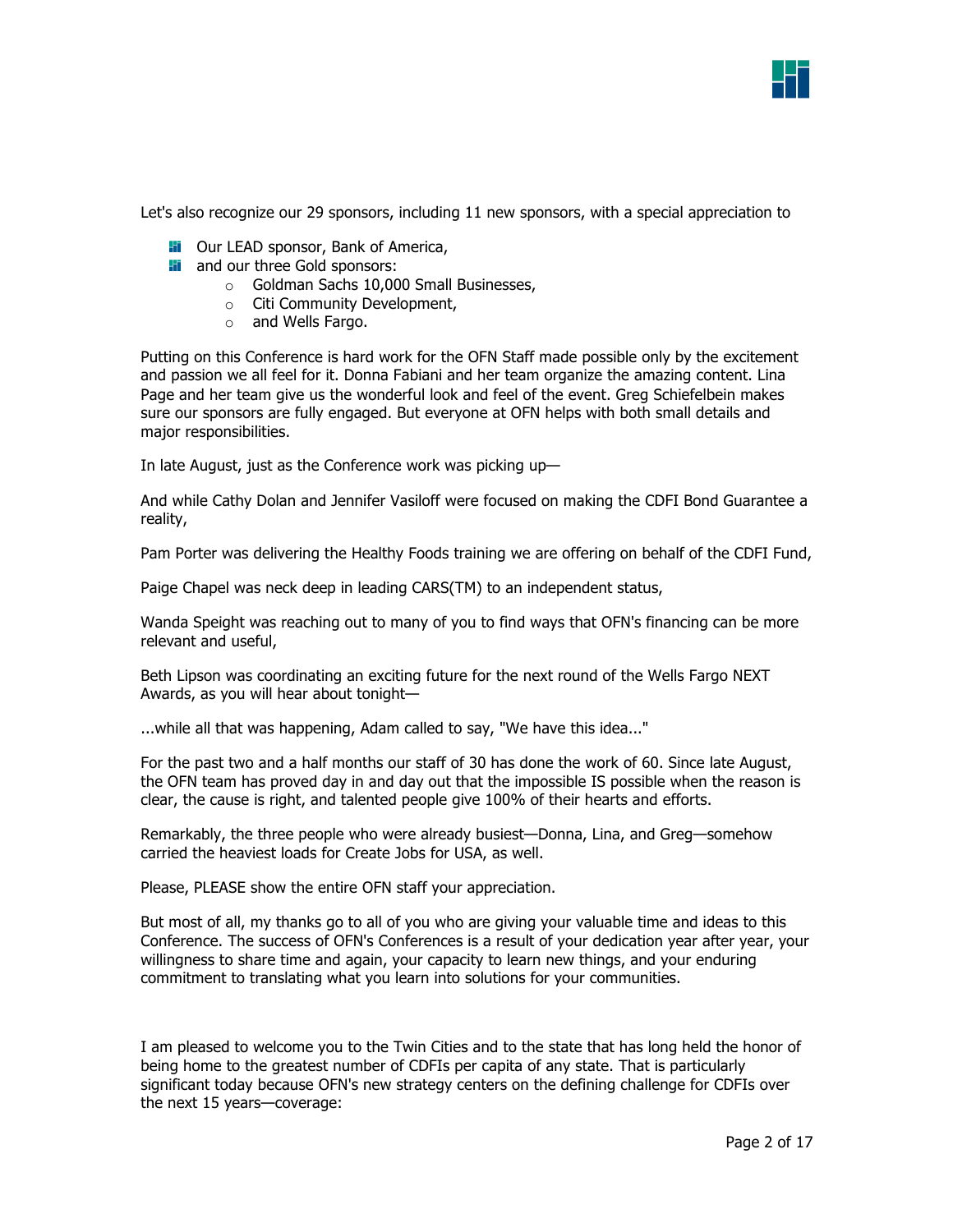

Making it possible for CDFIs and their partners to provide responsible, affordable financial products and services to low-income, low-wealth, and other disadvantaged people and communities.

Wherever they are.

Everywhere they are.

That is OFN's mission through 2025.

A year ago, 932 people—the most ever—came to the OFN Conference in San Francisco. Few places are nicer than San Francisco in late Fall, and many of you thought the location boosted registration.

How many of you thought that we would draw even more people to an even better Conference this year in Minneapolis in mid-November?

(Sure you did!)

So tell me what you think now: Why do YOU think more than 1,000 CDFI practitioners, investors, funders, and partners came here now? To Minneapolis. In mid-November.

Is it the weather? Let me see a show of hands: How many of you came to Minneapolis in mid-November for the weather?

I didn't think so.

There's no San Francisco Bay outside the hotel, but you ARE near the headwaters of the mighty Mississippi river! And don't forget the 10,000 lakes! Did you come to see the majestic, natural beauty of Minnesota?

What about the Conference content? You must be here for the sessions, right?

That's more like it! Now we are on to something.

Year to year, we strive to raise the bar for the OFN Conference. We want to give our Members and our guests the best Conference experience possible.

After Chairman Bernanke spoke to us in 2006 in Washington, DC, I worried for months about how we would top that. In Miami in 2007 we introduced the Wells Fargo NEXT Awards for Opportunity Finance, providing more than \$41 million in prestigious awards for CDFIs with exceptional track records and extraordinary potential.

What follows that? How about Jim Collins in 2008 in Albuquerque, reminding us that successful companies are as disciplined in good times as they are in bad times?

Last year, in San Francisco, Sister Corinne Florek brought us to our feet and our hearts to our throats as she ceremoniously introduced us to more than 30 Women Religious who believed in us 30 years ago and who believe in us still today.

So you will understand when I tell you that, more than anything else I worried about over the past year—more than my fears of a double-dip recession; more than my anxieties about the political muddle in Washington, DC; more than my deep concerns about the long-term viability of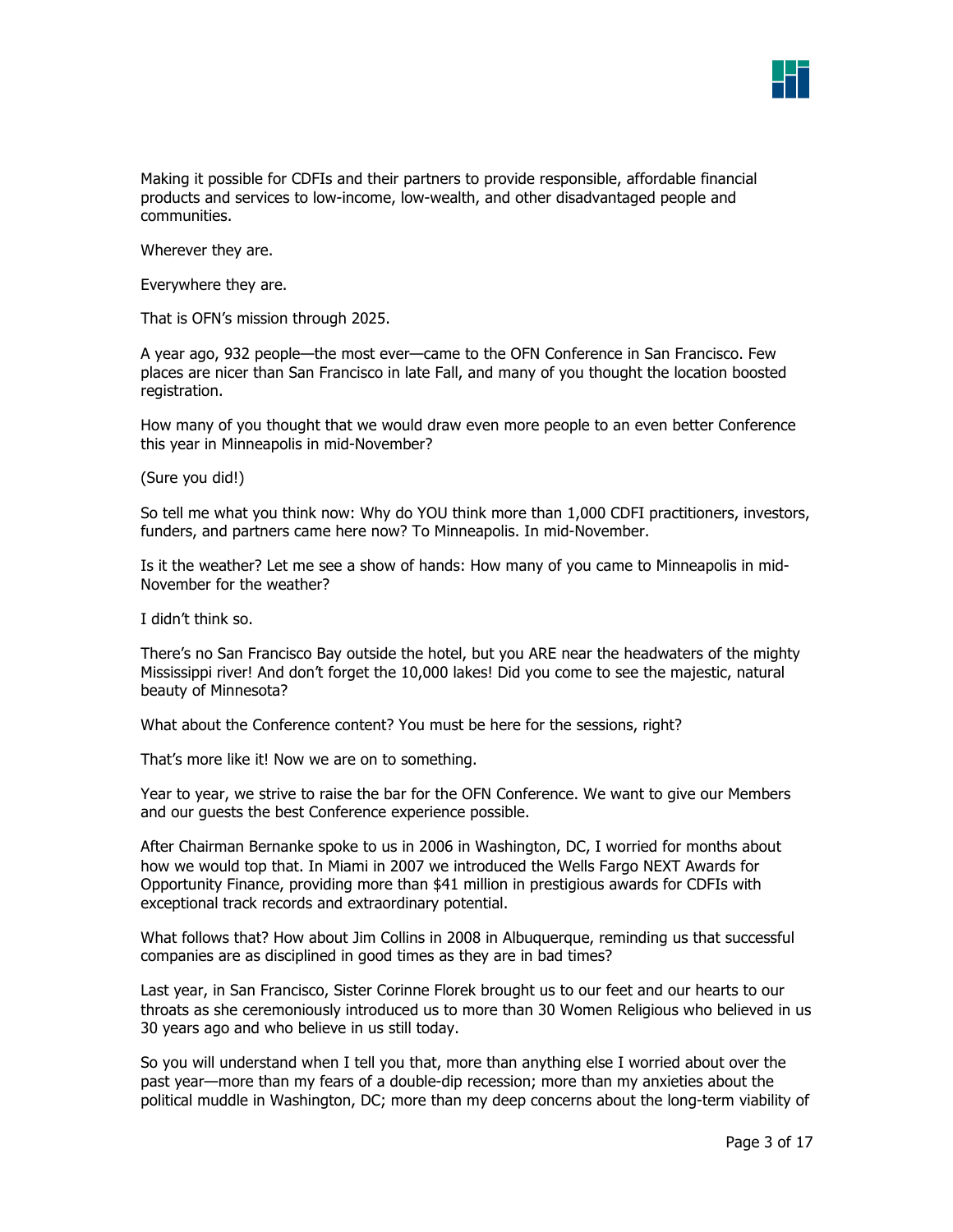

the mainstream financial sector; more, even, than my deeply empathic involvement in my daughter's college applications—what I lost sleep about most as 2011 progressed and this Conference neared was whether OFN would have anything important and uplifting to share with you this week.

For the second year in a row, both President Obama and First Lady Michelle Obama were unavailable.

I never did come up with anything to make this year special for you.

So what I want to do instead is tell you a story of things enduring and immediate, things old and new, things core and changing.

It is a story about you, about the impact you have made, the impact you will make, and how and why I think you will do it.

It also is a story about coffee and chocolate.

Let me tell you my theory about why an OFN Conference in mid-November in Minneapolis attracted more participants than San Francisco last year, more than any CDFI gathering ever:

It's the work you do day in and day out, year after year.

And the opportunities.

And the times.

And the responsibilities we feel to the people and communities we serve, who need us more than ever.

Each time I think about the convergence of economic, policy, financial, and community development trends, I feel a rush. It is a mix of excitement about the opportunities before the CDFI industry, deep concern about the predicament our nation is in, and humble recognition about the work before us.

Many people have said to me recently that the CDFI industry is nearing a tipping point. Maybe.

But probably on the other side of the mountains we are climbing there are more mountains to climb. Our nation, our economy, our financial system, our communities, and our organizations either must surrender to the slippery slope of despair or climb the steep inclines of opportunity one step, one transaction, at a time.

We will climb... for as long as it takes. It's what we do.

That is what DEFINES CDFIs—the sustained, disciplined pursuit of something more than financial results alone. The word we use for it is Impact.

The CDFI purpose of aligning capital with justice requires a lifetime of work—many lifetimes of work involving all of us. Opportunity finance is a powerful tool but—as Dr. King taught—it requires patience and persistence to hew a stone of hope out of a mountain of despair.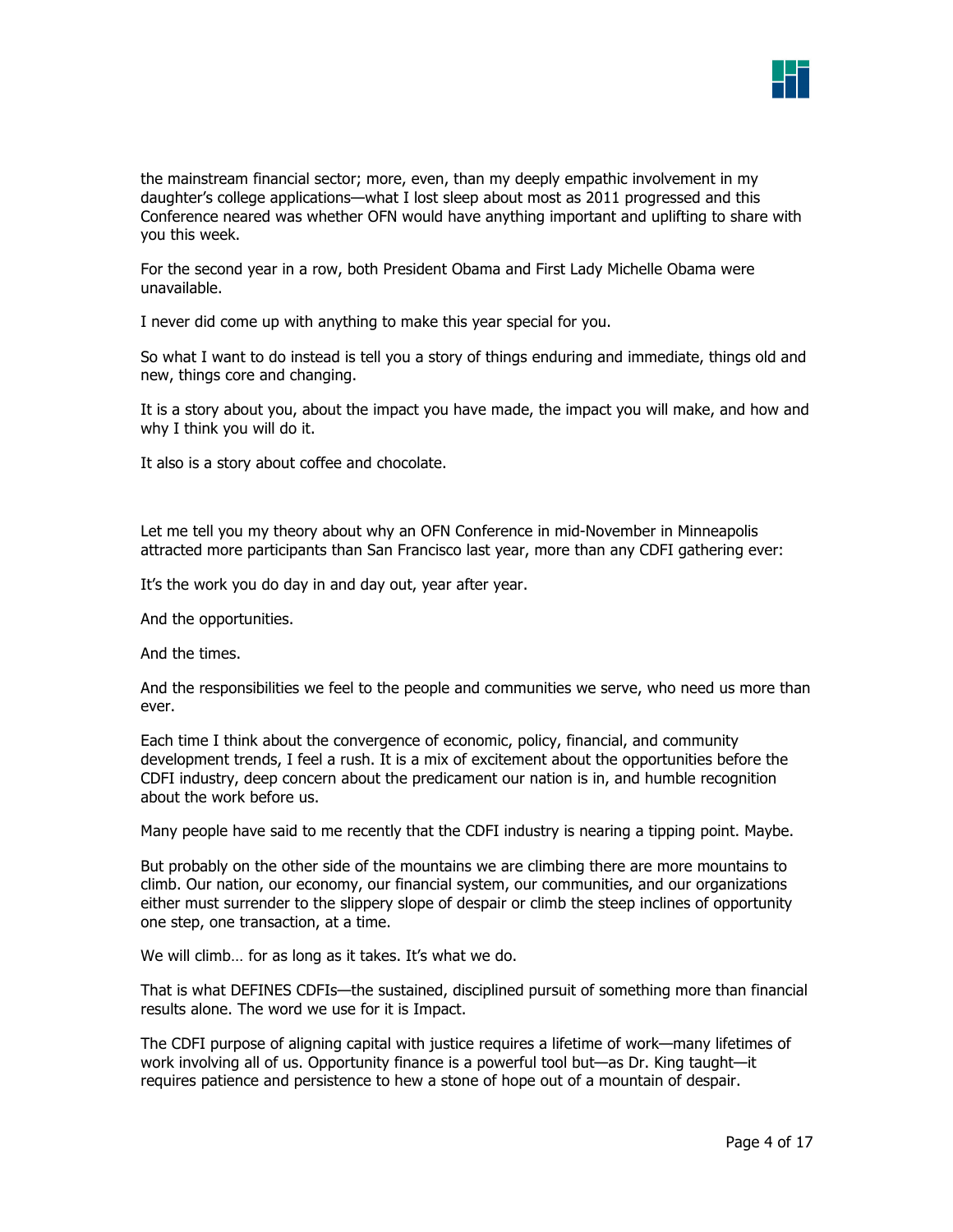

At the end of my comments today I will leave you with this question: Do you feel the determination, the patience, and the will to see this through?

Jim Collins told us in Albuquerque that CDFIs are exceptional because we are uniquely prepared to work in harsh conditions, like a mountain climber acclimated to high altitudes and potentially fatal weather.

Are you prepared for the climb? Are you ready to build a national movement that transforms the individual stones of CDFI impact into an enduring foundation for social, economic, and political change?

I hope you ARE prepared to see this through. I am counting on you. Your communities are counting on you. And right now, like it or not, your nation is counting on you.

I have learned a lot from my Dad in 54 years, and what I am learning now is compassion. He is 90 years old and he lives in an assisted living facility for people with Alzheimer's.

Not long ago they changed the facility's signs from "an Alzheimer's care facility" to "a memory care facility."

"Why do they call it that?" he asked me. "Nobody here has any memory."

He is a funny guy and always has been.

There was the time perhaps 15 years ago when he stepped up into a room full of people and his pants unexpectedly dropped to the floor.

Without pause—and before he pulled up his pants—he quipped, "Oops! Getting skinny."

He is also a contrary guy. He might be the most contrary guy ever. All my life, he rooted with glee against every sports team I rooted for, even the ones I played on.

I have learned many things through his humor, but his wisdom shines when he is serious and agreeable, too.

A few months ago, my wife, Jennifer, stopped to see my Dad and to bring him his weekly supply of Hershey's Mini's, little chocolate bars like the ones on your table. For most of his life he has fueled himself with chocolate.

As a boy, he was sweeping the floor in his father's grocery store on Sumner Street in Hartford, Connecticut, one day when the broom handle crashed through the glass on the front of the penny candy display.

At first he was upset.

But my Dad saw that he could reach through the broken glass from the front and did not have to go all the way around to the back to grab handfuls of Hersey Kisses. More than 80 years later he still smiles when he recalls "the fortunate accident."

In college, during World War II, he signed up for an officer training program that allowed him to finish school before reporting for duty. When he got a telegram ordering him to report in 30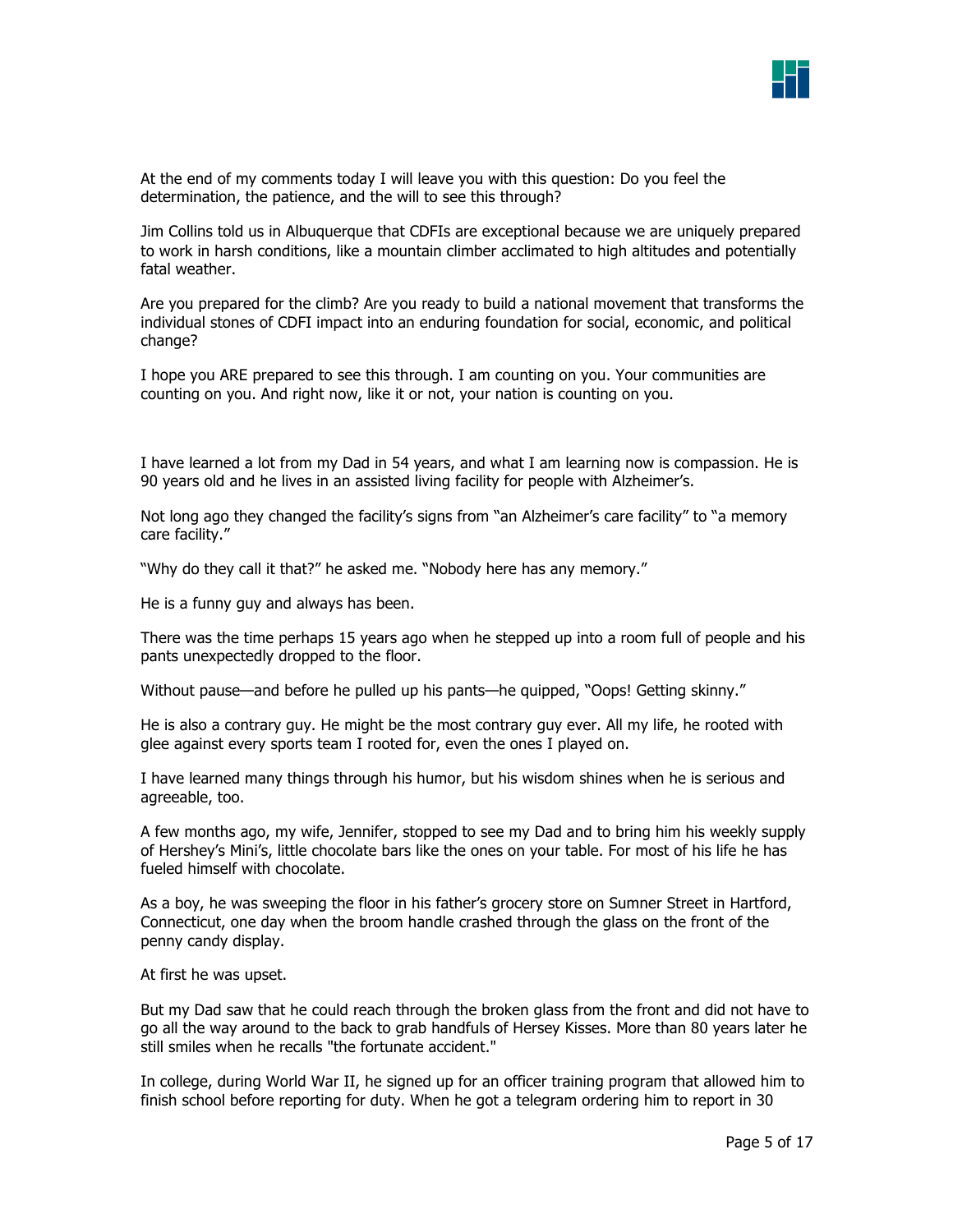

days, he also found out that he would be demoted unless he showed up weighing 30 pounds less than he did that day.

He decided he would lose 30 pounds in a month by eating only one meal a day, working at his job delivering ice and soda, and exercising every night.

And if he were going to eat just one meal a day, he reasoned, he would eat his favorite: a hot fudge sundae! With chocolate ice cream.

He made weight.

And just a month ago, when he felt lousy and believed he was about to die, he asked me to take him to his favorite lunch place. His order? Two scoops of chocolate ice cream, pure and simple.

So as Jennifer opened that week's supply of chocolate into a basket in my Dad's room, she mused aloud that it might just be that my 90-year old Dad holds the World Record for eating more chocolate than any other person.

"You could be right," my father agreed. "It is amazing what you can achieve if you just keep doing something over and over again for a long time."

I THINK he was serious. I took his words to heart. But when I asked him about it later, he did not remember the conversation or the comment.

Jim Collins calls it the flywheel effect.

Over the last few years, CDFIs have taught many people that sometimes it's better to be the tortoise than the hare.

It is amazing what you have achieved just by doing something over and over again for a long time.

We have entered what I consider the fourth stage of the CDFI narrative. We have come this far by doing our work with purpose, focus, discipline, and determination. No one who was involved when this all started—before we had coined the term CDFI—dared to dream that we would be relevant today to our communities, to federal policy, and to the economy. But we are. Let me tell you how and why.

The first CDFI stage—the "proof of concept" stage—ran from the 1970s into the early 1990s. It was an insular time. We were building a CDFI movement one CDFI at a time.

During "proof of concept," we needed to establish—and we did—that it is possible to lend to lowincome and low-wealth people, to women and minority business owners, to nonprofits and to get paid back. In the process, we had to invent a new kind of entity—later known as a community development financial institution; set expectations and standards; build a system for working together—later known as Opportunity Finance Network; and start to figure out how to link CDFIs to mainstream institutions, including governments and banks.

In 1989, the OFN Board made the most important decision this organization has ever made: It committed the organization to performance as its defining quality, captured today as our core value of "excellence."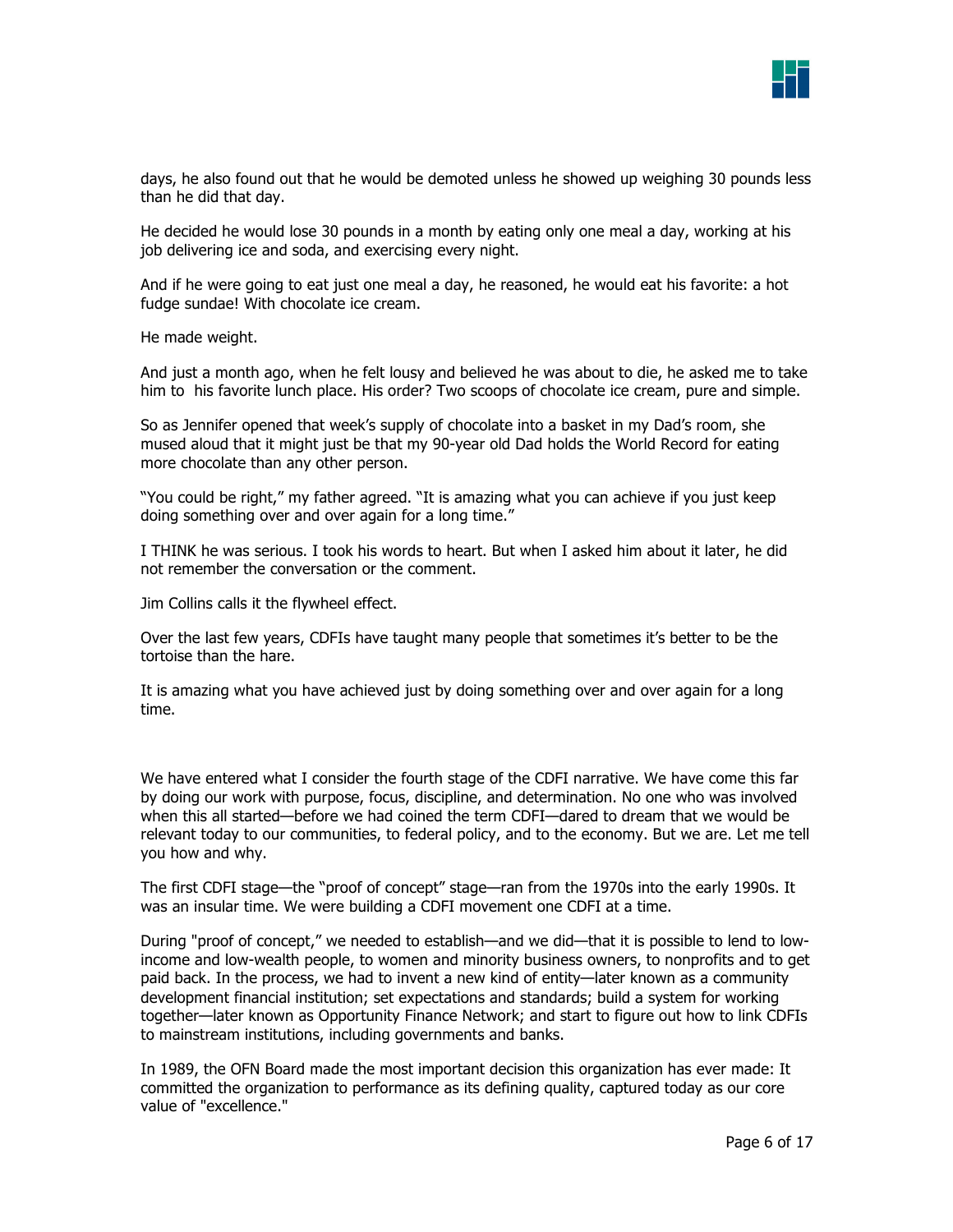

Our Members at the time asked OFN to be a gatekeeper of a sort so that investors could differentiate those loan funds that were committed to performance from those that were not.

The decision created a furor. The commitment to performance that is widespread among CDFIs today was the exception in the late 1980s. Close to one-third of our 40 Members resigned from the Membership within a year of the decision! Most came back eventually, except for the ones that have failed.

That performance commitment made a big impact on the course our industry would take.

Initially, it turned into rigorous Membership standards.

It also gave form to OFN's performance-based financing, launched in 1989, which tied loans to demanding performance expectations.

As a result, it played a critical part in the Citibank Equity Grants program, which in 1992 provided about \$1 million in capital grants to CDFIs on a performance basis. And, yes, we ended up pulling grants from Members who did not meet their performance goals.

The Citibank Equity Grants program, in turn, influenced the approach that The CDFI Fund took when it was established in 1994 and implemented in 1995.

During this period, OFN issued its first set of "Best Practices for Loan Funds," which led in 2004 to the birth of the CDFI Assessment and Ratings System(TM), or CARS(TM).

The sustained success of the CDFI Fund is due, in part, to OFN's decision to focus on performance.

In truth, I believe there would be no CDFI industry as we know it but for the OFN Board's courageous 1989 decision and your shared commitment to fulfilling the promise of performance.

It's amazing what you can do if you focus on something over and over again for a long time.

The "Proof of Concept" stage was capped by the spirited debate at the 1991 OFN Membership meeting in Atlanta about whether we were a movement or an industry. We set our sights on becoming an industry—suggesting that eventually we would offer integrated, systemic, and widely used solutions, a vision that looked beyond our near-term reality.

That day, we declined the idea of building a movement for two reasons:

One: CDFIs were still more theory than practice—4 parts promise to 1 part achievement. We did not yet have a real record to promote on or a story to tell.

Two: No one cared yet what we did. When we tried to talk, nobody outside our small circle wanted to hear and the few who listened did not believe that there was a problem or that our results were real.

The "go-go growth" stage—the second stage—started in 1992 and accelerated in 1993 when President-elect Bill Clinton made it clear he was serious about creating a new type of federal program to support the nascent CDFI industry—eventually known as the CDFI Fund.

We are so used to the CDFI Fund today that we forget—and many of you might not know—what a significant innovation it was. There was no precedent for a federal funding program that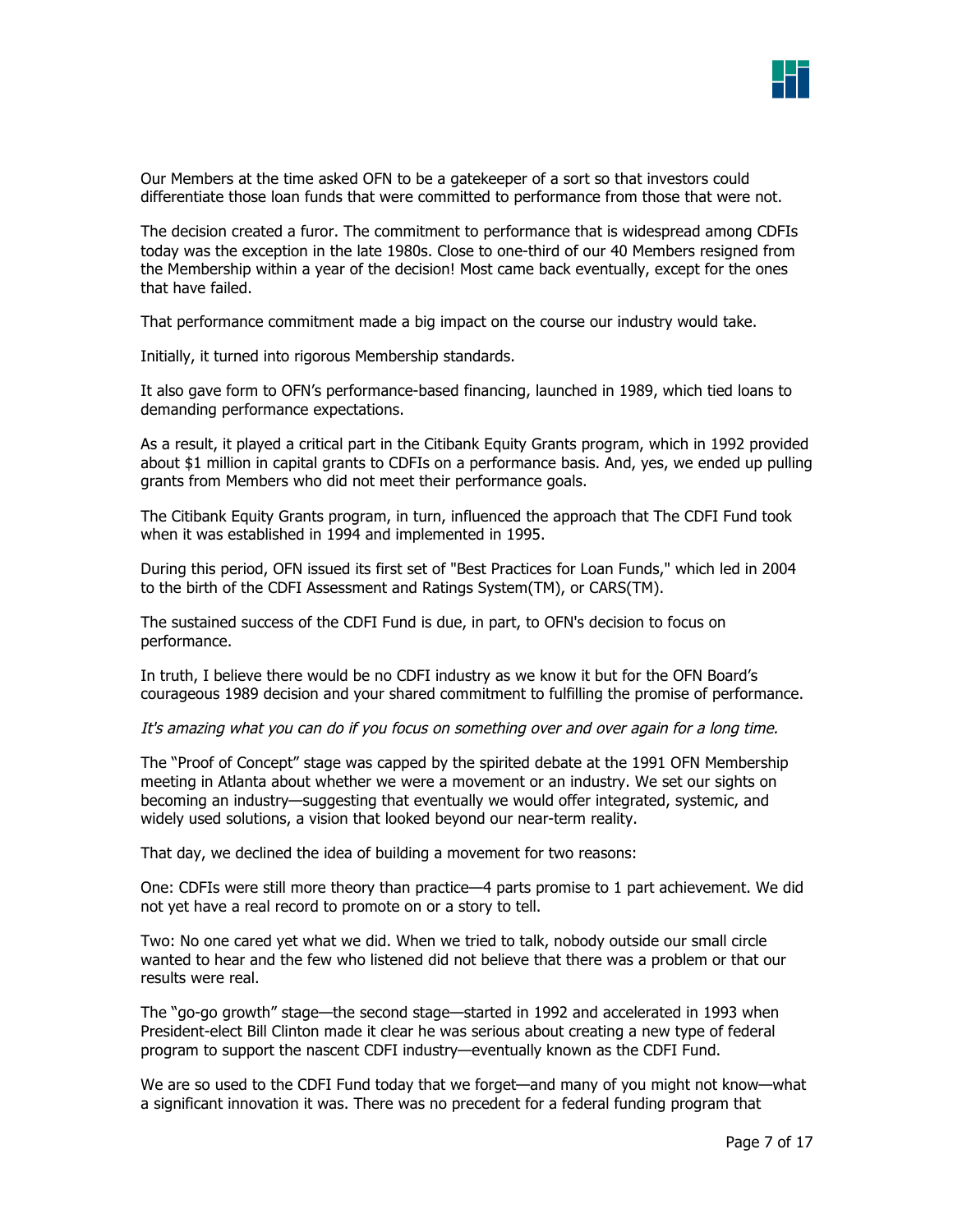

invested equity in the financing strategies of private entities and not in projects or operating businesses.

Through the 1990s, we focused on building strong CDFIs by building a CDFI industry.

During go-go growth, CDFIs grew assets and liabilities at a rate of 30% or more per year, year after year. At the start of that era, small CDFIs had less than \$1 million in assets, mid-sized CDFIs such as The Reinvestment Fund and Boston Community Capital ranged around \$10 million, and "big" CDFIs such as the Low Income Investment Fund and Self-Help were in the \$20 million to \$30 million range.

Several factors encouraged CDFI go-go growth:

- **The CDFI Fund started providing capital grants and equity to the industry.**
- **Fi** The 1995 revisions of the Community Reinvestment Act, CRA, made CDFIs a qualifying investment and loan option for banks, and bank financing started to increase.
- **II** The combination of the CDFI Fund and the revised CRA quickly made CDFIs visible in federal policy.
- **H** But the most important factor driving go-go growth was that CDFI leaders started to think differently about themselves. More than just a boost of confidence from our federal successes, CDFIs began to realize that they needed to be long-term solutions for their communities and not just the short-term, band-aids they thought they were.

The conditions were ideal in the 1990s for CDFI growth: the economy was flourishing. This led to an important realization about the role of CDFIs in what we now think of as the opportunity finance system. In 1996, banks were complaining that they were lending to CDFIs that were turning around and competing with them for deals. On the other hand, CDFIs were objecting that banks were willing to partner with them but then were stepping in to steal their best deals.

CDFIs work just outside the margins of conventional finance, we realized, and in 1996 the margins were moving. CDFIs either had to reposition themselves and declare victory—helping conventional lenders move successfully into opportunity markets—or get trampled. We could not as a rule compete successfully with the banks. This pushed CDFIs to develop new markets, including child care financing and charter schools.

But there was another, fateful, lesson we recognized when the margins moved. Sometimes the margins expand, but other times they contract—as we saw in the early 2000s and, much more significantly, in 2008. And CDFIs must be agile enough to move with them.

The end of "Go-go growth" meant slower growth, not no growth, and surprising opportunities. It also marked the beginning of the third stage.

The onset of the second Bush Presidency in 2001 created a general, but wrong, expectation within the CDFI industry that the CDFI Fund would be eliminated. CDFIs pulled back in caution. We underestimated the political potency of our work.

September 11th tumbled a shaky economy into the pits.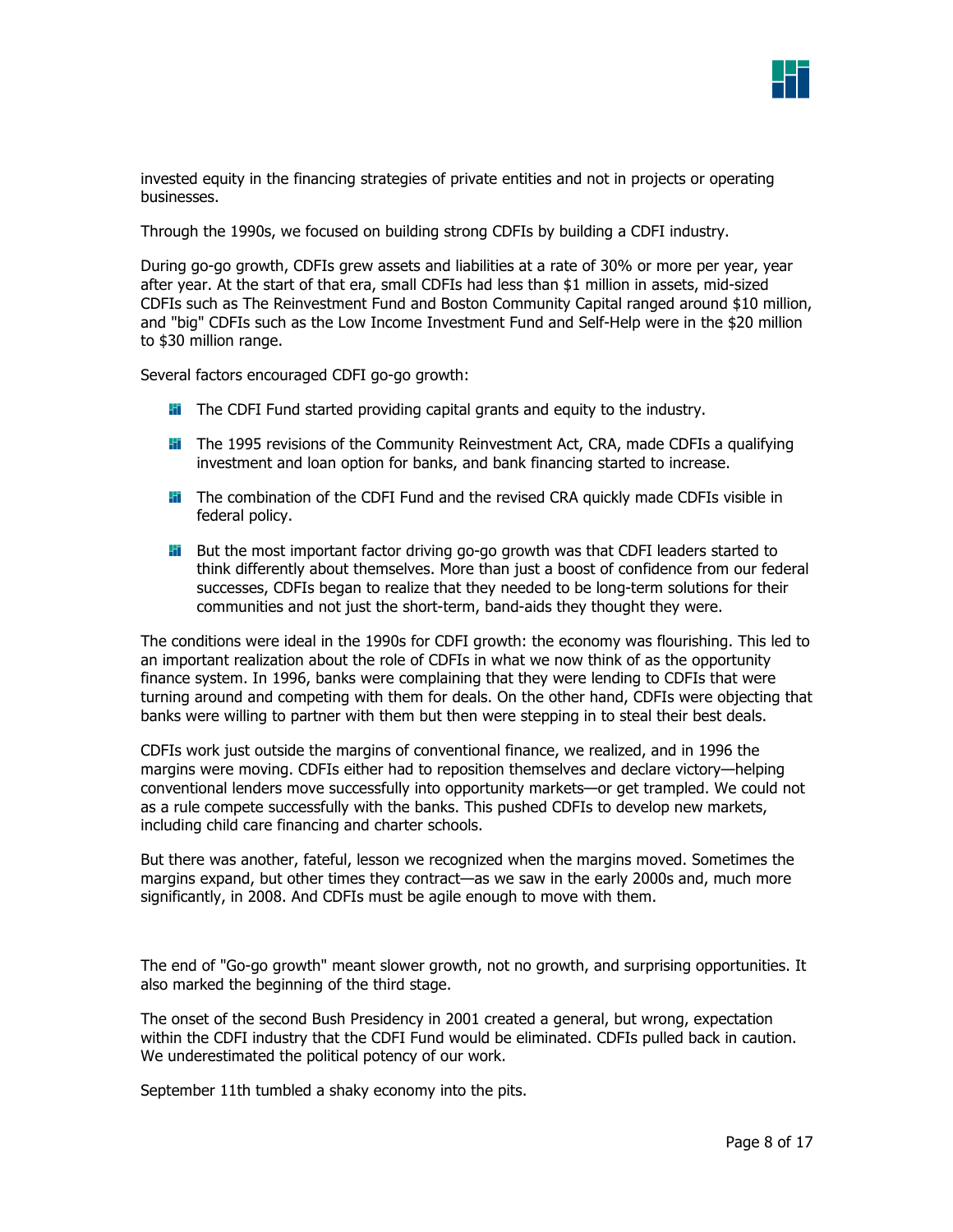|      | __<br>a sa salah sahiji désa di kacamatan Sulawesi Kabupatén Bandung Kabupatén Sulawesi Kabupatén Sulawesi Kabupatén |  |
|------|----------------------------------------------------------------------------------------------------------------------|--|
| ____ |                                                                                                                      |  |
|      |                                                                                                                      |  |

In 2002 and 2003, CDFIs were in the throes of disruptive change caused by multiple factors:

A shift in national political winds that suggested both tighter fiscal and looser regulatory policies.

The economic downturn was stressing our borrowers and our communities while philanthropy that had long supported CDFIs appeared to be heading in new directions.

CDFIs seemed to be outgrowing their capital sources. We faced tough, smart questions about the sustainability of the CDFI model as we tried to maintain growth with a revenue model that seemed to be falling behind vertically integrated secondary-market approaches that were moving mainstream financial markets further and further out of reach.

CDFIs no longer needed only to be able to see far enough ahead. You needed to be able to see down the street, around a corner, up an alley, and through a door.

OFN's response was to step back to force ourselves through an assessment of what about our work was core and should never change versus what had to change to move us forward.

This led to the most remarkable conversation I have ever been part of.

It was June of 2003. The OFN Board met for a retreat North of Chicago. A month earlier, in Philadelphia, we had struggled and failed to come anywhere close to agreement on what was core.

As the retreat started, our facilitator explained that we were not finished with our core purpose and core values.

No one seemed to want to go there. We sat. For a long time. In silence.

Painful silence.

Unrelenting silence.

Finally, Bill Bynum of Hope Enterprise spoke. "I want to talk about growing up in the town of Bynum, NC," he said, "which was named after the people who owned my family." And he did.

Elsie Meeks, then with Oweesta, wanted to talk about life as a Native woman in a predominantly white world.

Calvin Holmes of Chicago Community Loan Fund talked about growing up in East Saint Louis, Illinois, where, he said, most of the people he knew felt permanently excluded from mainstream society because of economics and race.

Elyse Cherry of Boston Community Capital challenged us to dig deeper to connect to a purpose that would compel us all to want to keep doing our work for another 10 or 15 years. Otherwise, she asked, What's the point?

We did not come to our core purpose that day. Our core purpose came to us.

Together, we realized that what must never change is OFN's core purpose of aligning capital with social, economic, and political justice as well as our core values of justice and excellence. Together they point to our vision of a world where all people have the resources and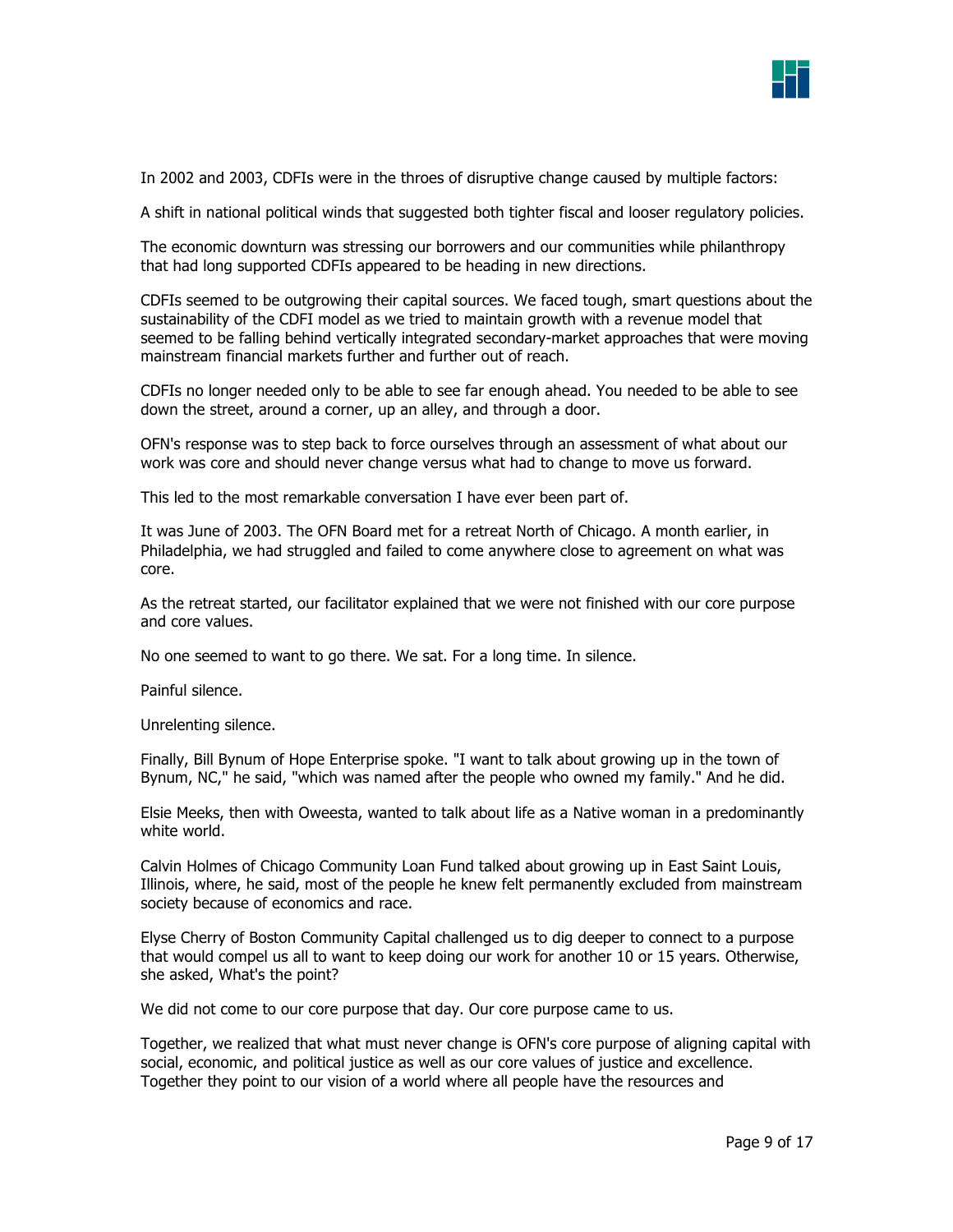

opportunities to act in the best interests of their communities, themselves, and future generations.

Once the core was clear to us, it was relatively easy for us to see what must change if CDFIs were to become relevant. We needed to rethink how we ran our businesses and how we worked together.

What emerged from our 2003 retreat became known as "grow, change, or die," characterized by the industry's shared determination to craft a future for CDFIs that stayed true to our history and experience but embraced *systemic* innovations and *structural*, operational changes that reshaped how we do our work—individually and together.

Prior to 2003, there were occasional collaborations on deals among CDFIs.

And I am probably wrong but I cannot think of an example of *multiple* CDFIs and *multiple* investors working together at that time on a deal, let alone on a financing strategy. Collaboration at the level that is increasingly common now was, at best, the exception then.

OFN's 2003 strategy called out something that was already happening in the minds, if not yet the practices, of CDFI leaders, something we knew about only because you told us about it. "Grow, Change, or Die" named a trend that CDFIs were leading.

That is how OFN works: We listen to you. OFN is in a unique position to look at CDFIs with one foot inside the CDFI circle and one foot outside. That gives us a perspective that we use to help you.

One of our goals in 2003—because we heard it was an important goal for many of your CDFIs was to increase broad public understanding of and public support for CDFIs. In 2004, we tried to understand what was limiting us. Nic Retsinas, then an OFN Board Member and now a professor at Harvard Business School, observed that working in the CDFI industry was like working in a hall of mirrors and we needed to learn to work in a hall of windows.

We could talk to ourselves but we could not talk to others.

Our research told us that how people perceived CDFIs was sharply different than how you thought of yourself. That perception was significantly hampering your ability to get the resources you needed, significantly increasing your costs to get what you could, and significantly limiting your ability to leverage those resources you did get.

Most people outside the CDFI circle seemed to think CDFIs were nice and noble but not particularly effective or relevant. More harshly, they thought community development was government-driven and a bad use of limited resources.

These responses reflected not what people outside the circle knew about you but that they thought they knew about you!

We needed to change what they thought. And that meant we needed a new brand.

The OFN Board asked the membership to support rebranding not only of OFN the enterprise but of the entire CDFI sector. At the time, many of you recall, it was a controversial ask.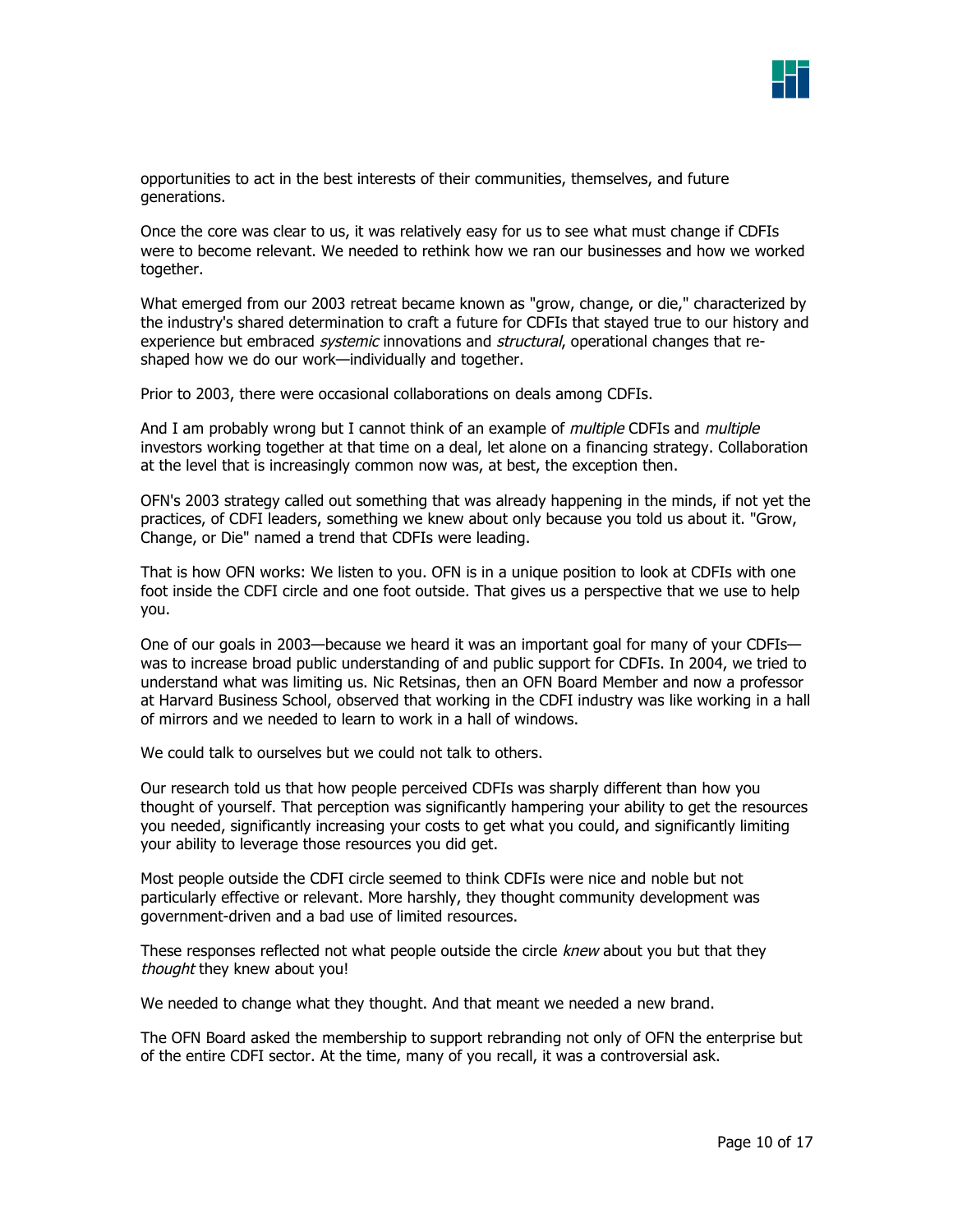

OFN wanted the CDFI industry to see yourselves as others see you and so to invest in marketing, branding, and strategic communications even though we knew it just wasn't in your DNA. For the most part, you preferred to stay off the radar screen.

But we all had to learn to work in a hall of windows. We needed to prepare to be relevant in 2010 and beyond, and for the opportunities and scrutiny that come with it.

Today virtually all of you have adopted the opportunity finance brand and many of you have embraced it. a significant number of you have hired dedicated marketing staff, and more of you plan to.

If we had not recognized the need to build the industry's marketing capacity, we would be unprepared today for the CDFI Bond Program and other policy breakthroughs, poorly positioned for Create Jobs for USA, and generally ill-equipped for the significant opportunities and mighty challenges we face over the coming decade.

Today, as the opportunity finance network, we are ready.

In 20-20 hindsight, "grow, change, or die" helped us transition to the current, fourth stage. "Grow, change, or die" ended for me in April of this year when I heard Federal Reserve Chairman Bernanke's talk about CDFIs.

This is what he said:

Certainly no single program or approach will address all of the problems. But realistically, we have to pick places to begin, with the expectation that finding solutions in one area will confer wider benefits. For example, providing responsible credit for individuals and small businesses through community development financial institutions can stimulate economic activity that generates local tax revenues. Those tax revenues can be spent on programs to put vacant properties back into active use, helping to reduce crime, or on job training or economic development programs, leading to more employment and wage income that can help homeowners avoid foreclosures.

It was a clear statement that CDFIs, against expectations and the odds, had made themselves relevant.

It is amazing what you can accomplish when you do something well over and over again for a long time.

When OFN released its new strategy earlier this year, we all stepped onto a stage that will test our will to finish what we started: to grow into a truly national opportunity finance network with the systemic capacity and influence to meet poverty, economic insecurity, and injustice wherever they infect the lives of low-income, low-wealth, and other disadvantaged people and places.

I think of this fourth stage as the Stage of Relevance—not just because we are BECOMING relevant to important issues beyond our immediate work.. but because now we face the much tougher challenge of REMAINING relevant as we extend the scope our work to address a broader range of challenges in more places.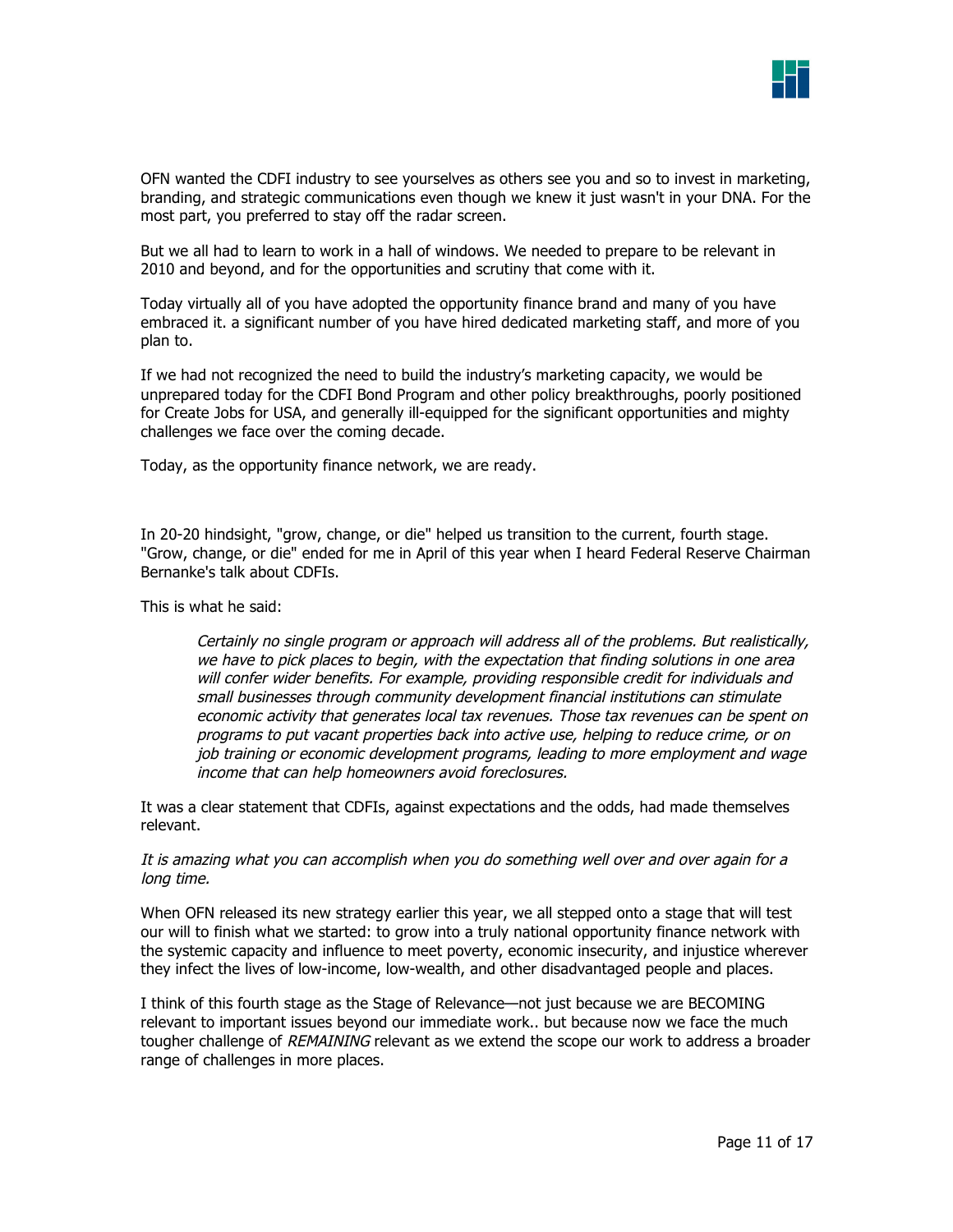

We have laid the foundation for success. We have proved the concept. We have embraced and managed growth. We have twice navigated market turbulence, proved our agility, and outperformed everyone's expectations, including our own. We have changed.

Now what?

We have accepted collaborative business models that make us more productive and help build more sustainable financing systems…

So now we must encourage and support wide use of these models across CDFI types, financing strategies, and sizes to reach more people in more places.

Our policy successes over just the past two years have generated more than \$4 billion of new resources for CDFIs. CDFIs in the OFN Membership are well positioned to leverage policy through practice; we are engaged successfully in a broad range of financing strategies making it possible to speak credibly to most government experts at the federal, state, and local levels…

Now we must DELIVER on our policy opportunities so that we can develop NEW, substantially bigger ones that bolster CDFI balance sheets and enhance our access to capital.

When we have proved out the Bond Guarantee program, we will pursue a follow-on bond program that reaches capital markets.

When we see the long-awaited revisions to CRA, we will seek an affirmative obligation for all financial institutions—hedge funds as well as banks—to meet the financing and financial services needs of our communities and more.

When we demonstrate that Treasury Department financing outside the CDFI Fund does its work and gets repaid, we will ask for capital liquidity windows for all CDFIs at the Treasury Department and the Federal Reserve.

Today CDFIs are financially and operationally sound relative to our community development partners and bring unique and valuable assets to play with our banking and government partners…

Now we must bridge the gaps of eroding community development systems. CDFIs must provide a foundation upon which our communities can reconstruct a new, more productive community development system.

CDFIs are more visible than ever under the banner of Create Jobs for USA, making it possible to draw attention, resources, talent, and support much more efficiently than ever.

Now we must deliver on our brand promise by telling the CDFI story in new ways to new, mass audiences. And as a mass-market-facing business sector, we must demonstrate that we are relevant every day.

Last, we are blessed with exceptional leadership across the industry and with growing confidence that as the founding generation of leaders cycles forward that new, visionary leaders will step up to carry our CDFIs onward…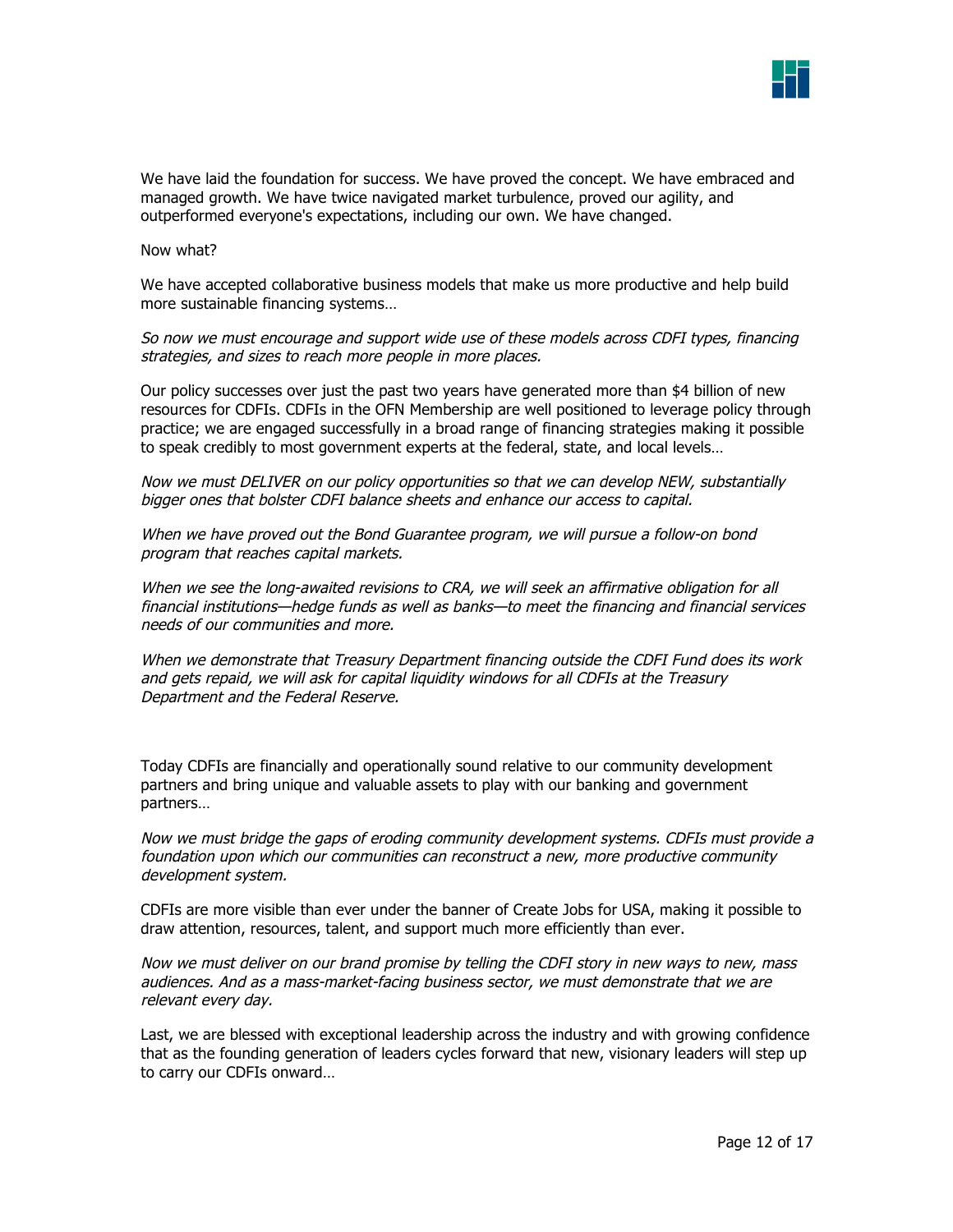

Now we must attract, train, and retain a new generation of leaders—CDFIs v2.0—who will lift our work to levels we can only imagine.

At the same time, we enter this stage with significant threats and challenges in play and our eyes open for surprises:

We know that fiscal constraints at every level of government will increase pressure on and create risks for both CDFIs and their partners. Indeed, every one of us ought to be deeply concerned about CDFI reliance on government operating funds even if government support holds steady.

For that reason, now we must create still more sustainable business operations, largely through strategic collaborations, innovative partnerships, and new approaches to aggregating demand and supplying capital.

There is no reason to think that the dysfunctional political discourse will become functional any time soon. If it is true that uncertainty immobilizes capital, we are either going to have to find a way to row against the current of dysfunction or find a way to change the conversation.

Now we must become a civic force in our communities and at the national scale—a voice of practical experience about policy and the economy that shapes and influences the environment we work in. We cannot be silent.

Regulatory policy—notably CRA and the Consumer Financial Protection Bureau—could reduce or redirect financing flows we are used to away from community development as we know it to consumer finance. In addition, the question whether all CDFIs—and not just depositories—should or will be regulated in some way is not going away.

We must embrace the inevitable, if messy, re-working of regulatory policy to shape a system of public responsibility for financial products and services that is fair, forward-looking, and workable for our nation.

Your emergence in fiscal policy, as bank partners, as pillars of local community development efforts, and as civic leaders carries with it more than a threat of self-inflicted harm, as well. Last year, in San Francisco, I heard for the first time the acronym "CINO"—C. I. N. O.—for "CDFI In Name Only." It is no joke. Nothing is more popular than success.

And there is a related threat that I raise because it highlights the slippery slope we could most easily slide down.

We are here to talk about the impact of our work, but we must not allow our best intentions to confuse what we do. Right now, "Impact Investing"—for all its promise and appeal—is defined by the intent of the investor and not by the results of the financing.

Even the most dedicated advocates of Impact Investing have acknowledged that the current definition does not exclude Angelo Mozilo—who led Countrywide and millions of families into failure through predatory lending—or most of the predatory lenders who claimed to believe that they were offering access to the American dream.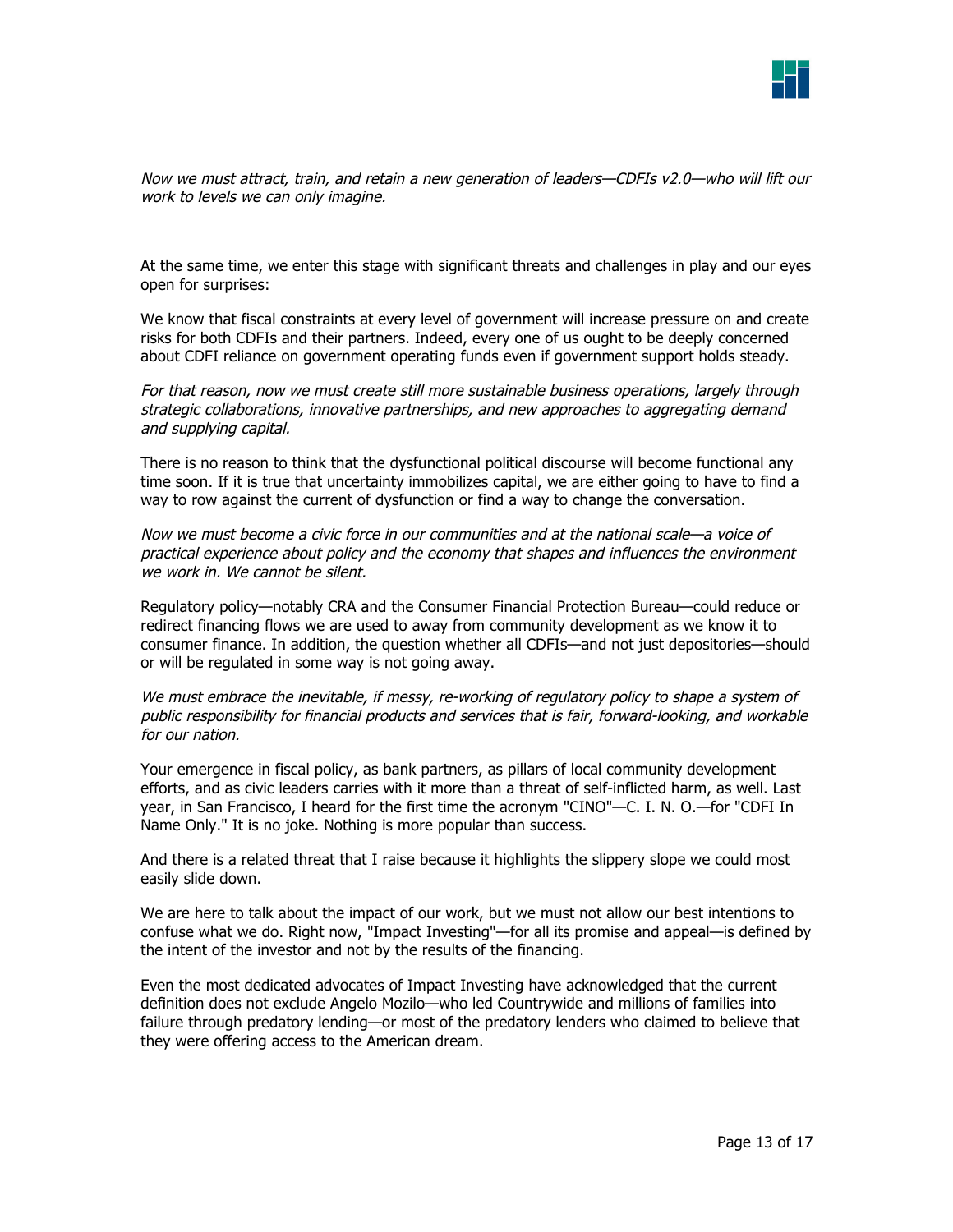

I will not accept that. There is a difference and it matters: Intentions are convenient. Results are important. Do not put me—and do not lead CDFIs—into the same brand category as Angelo Mozilo.

So today we must resist the temptation to abandon the boundaries between what we know is right and what we see as expedient. But at the same time we must work with those who strive to ensure care and discipline to capital flows that benefit our communities and our cause.

OFN's strategy for the coming 15 years rests on eight clear goals organized into three broad commitments: OFN's Responsibilities; OFN's Roles; and OFN's Relationships.

OFN's three responsibilities are to ensure that CDFIs can provide truly national coverage, that CDFIs are well positioned and equipped to influence their operating environments, and that CDFIs steadily and consistently improve their impact and financial performance.

OFN's roles, then, are to support CDFI capacity by ensuring a steady reliable flow of resources, to make CDFIs favored delivery channels for federal policies, and to make the CDFI brand widely known and respected for the right reasons.

Finally, OFN's defining *relationship* is with its Member CDFIs. At the same time, OFN cannot pursue its ambitious goals unless it broadens its leadership role across the CDFI sector, among investors and funders, with the general public, and with policy makers.

All of our eight goals are refinements or enhancements of what this organization set out to do 27 years ago.

I would like to talk at length about each, but I will talk about just one: Membership.

Many of you know that OFN's Board has approved new Membership Guidelines that are simultaneously very similar in principle to the guidelines we set out in 1989 and very different in ways that reflect the growth and maturity of the CDFI industry.

The new Guidelines aim to make the membership broader, deeper, larger, and more diverse, for several reasons:

Most important, our mission incorporates not only credit but the full range of consumer financial products and services. Today, community development credit unions and community development banks are important resources in the markets we care most about.

In the future, just as banks are being challenged by non-bank consumer products and services ranging from stored value cards to mobile phone payment systems, there will be a role for nondepository CDFIs to offer consumer products and services. We will need to learn that together.

That is why this Conference includes a full track on "Consumer Finance", developed in partnership with the Center for Financial Services Innovation and the Credit Builders Alliance.

Second, OFN works hard to represent the full CDFI spectrum in our advocacy, media outreach, and other outward-facing work. Our membership today includes every type of CDFI, but the small numbers of credit unions, banks, and equity funds limit our ability understand their needs and challenges and so limits our ability to support and represent them.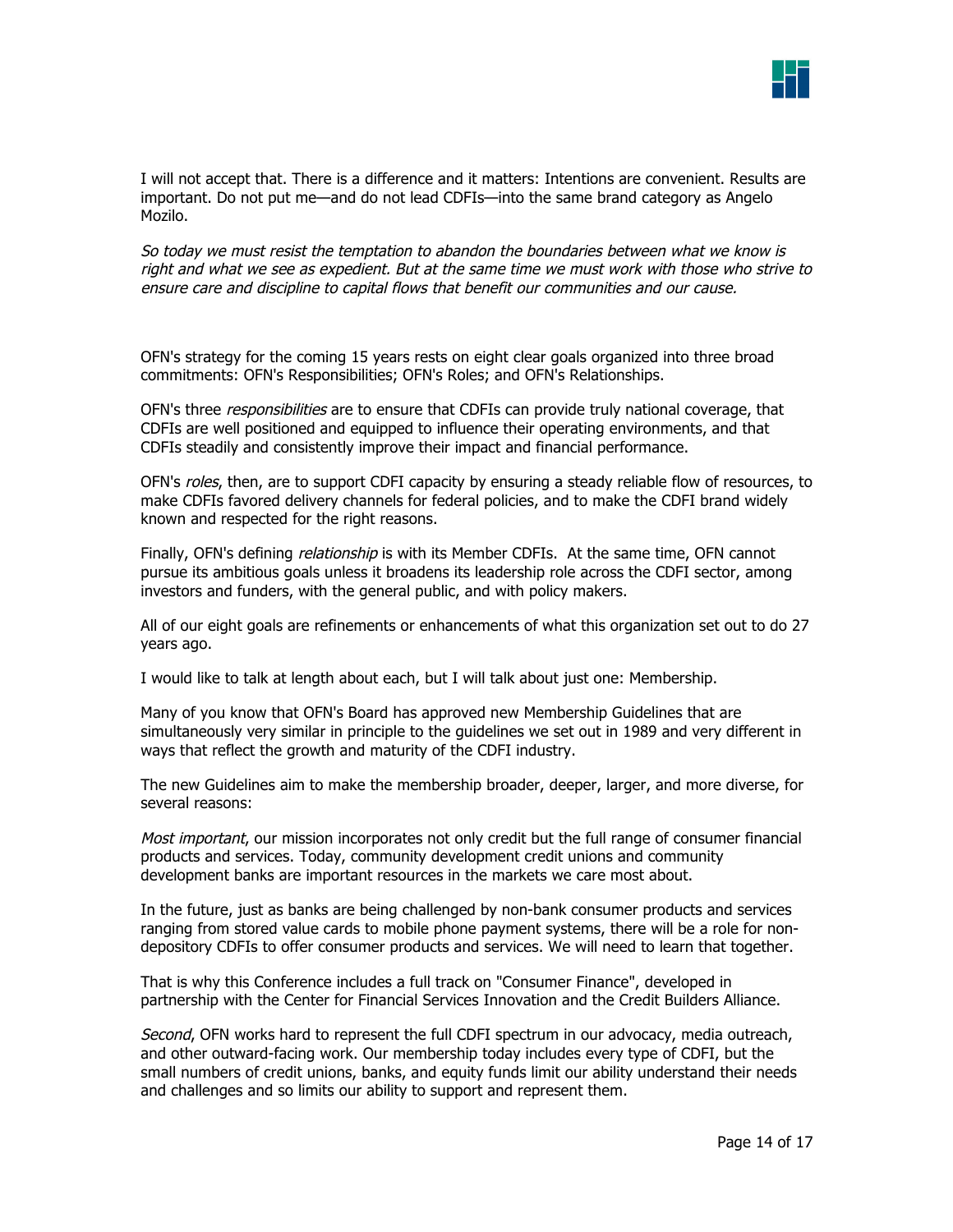

OFN expanded membership to include the full range of CDFIs in 1994. This idea is not new, but now we are doing something about it.

I am very excited to announce today that last week OFN signed a Memorandum of Understanding with the National Federation of Community Development Credit Unions, the trade association for CDCUs, to encourage and support dual membership as part of a coordinated effort to better support and represent the CDFI industry altogether.

OFN has proudly called The Federation a friend and partner for more than 20 years as we have worked together to build the CDFI industry. This new collaboration rests on our mutual appreciation of and respect for each other and for the work that our respective Members do.

Third, OFN believes there are outstanding CDFIs that have not joined the Membership simply because we have not invited them to apply. We need all of our best oars in the water rowing together to meet the challenges ahead.

Finally, many of you are already working with non-Member CDFIs and others because, well, it just makes sense.

The OFN Membership Meeting tomorrow morning includes a more complete discussion of OFN's Membership Strategy and the new Membership guidelines. Our Membership Meeting is always open to all Conference participants. This year, more than ever, I hope that you will come regardless whether you are an OFN Member.

Two other things of importance will happen at the Membership Meeting.

OFN Members will elect three Board Members. This is Membership democracy in action, and there is a strong slate of seven candidates for those three seats.

In addition, we are going to talk about Create Jobs for USA and our plans for this exciting campaign to help create and retain jobs by supporting CDFI lending. I want to offer just a few thoughts about this effort before I conclude.

Telling the CDFI story alongside Starbucks has been an education. This is not a question of "The Mom Test"—whether you can explain to your Mother what you do—because our Moms love us and give us the benefit of the doubt. This is a matter of "The Stranger Test"—figuring out how complete strangers can and will grasp what you do in 60 seconds or less.

We are learning to connect with huge target audiences, to tell our story in unfamiliar ways, and to trust mass marketing—where simplicity trumps specificity and the sheer force of the message overwhelms the finer points CDFIs love so much.

If Create Jobs for USA does nothing else, it will assure that tens of millions of people—probably a hundred million or more—in the United States will be aware of CDFIs at least a little.

Three months ago, a vast *minority* of American adults had heard of CDFIs; three months from now, that will be a majority.

You have seen the TV ad that 24.5 million people watched during game 7 of the World Series, not to mention the millions who saw it during morning talk shows, on The Daily Show, and on the Colbert Report;

the print media ads that reached more than 120 million people;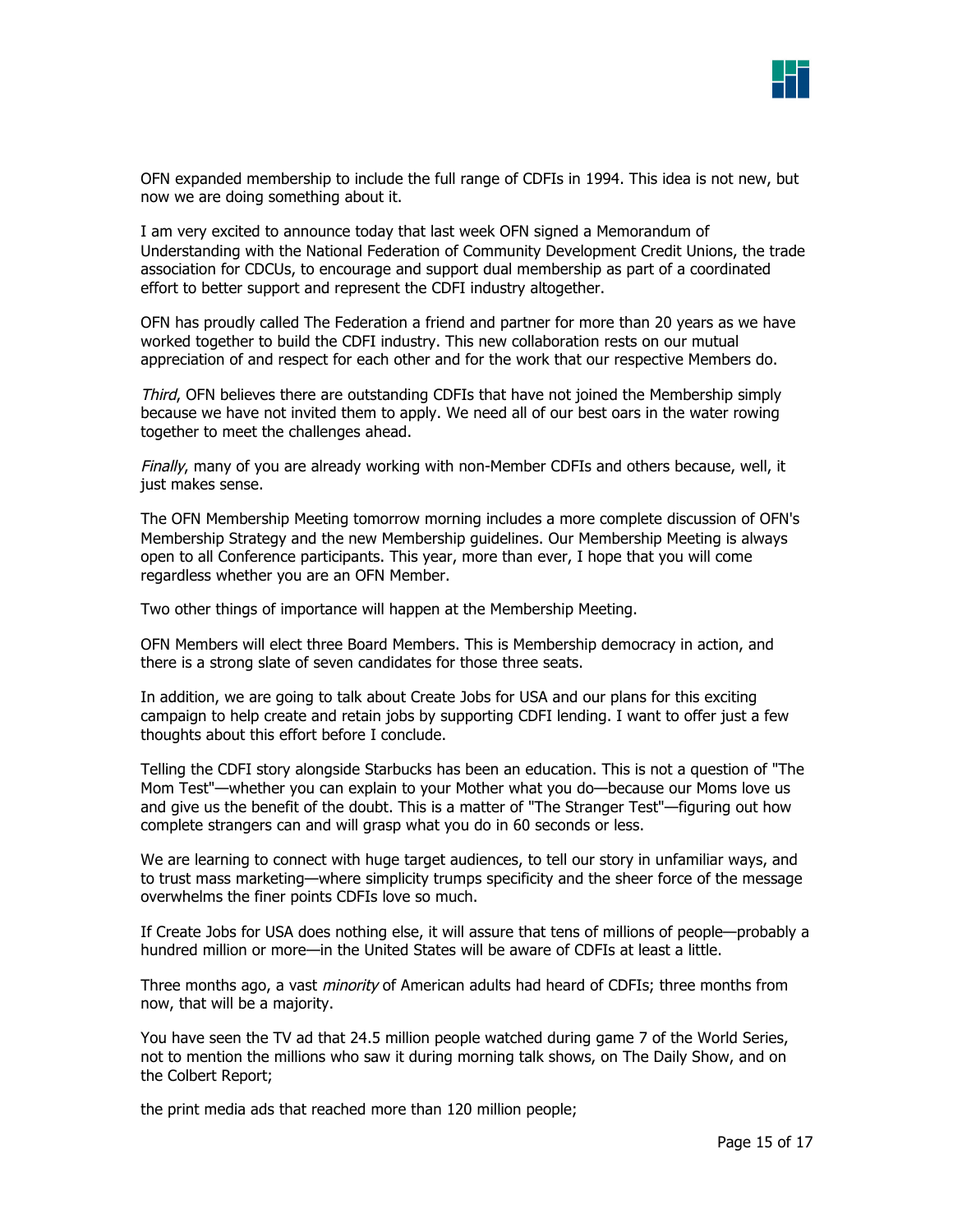

the digital marketing;

the product marketing for the Indivisible wristband and the explanatory broadsheets in 7,000 company operated Starbucks stores;

the media coverage that has garnered more than 600 MILLION media impressions—hey! did you see me on Fox News? Three times!;

and the Create Jobs for USA website that has already had more than 220,000 unique visitors since November 1st.

And there is much more to come.

There is no radar avoidance option now. Now we are visible.

But Create Jobs for USA will do much more than raise CDFI visibility.

As you know, the Starbucks Foundation seeded the Create Jobs for USA Fund with \$5 million.

We expect to raise tens of millions of dollars through more corporate partnerships, and—more important—from what we hope will be millions of individuals. Yesterday we announced that Create Jobs for USA had topped \$1 million in donations and almost 200,000 wristbands in less than two weeks!

It is still a little overwhelming to think what it will mean that millions of people are investing in your successes, but it's going to be GOOD! If you have not followed the social media on Createjobsforusa.org, I hope you will. The passion and dedication of our donors is inspiring.

For them, we solve problems. We are relevant.

Right now—in this room—we OWN a moment that we have worked for, for decades.

It is amazing what you can accomplish when you do something over and over again for a long time.

And now that we have become an industry, become relevant, and become visible, it is time to build a national movement to align capital with justice. It is no longer either/or—no longer industry OR movement. Now it must be both industry AND movement.

Together we must be the force that moves capital to responsibility, that moves communities to opportunity, that moves people to prosperity, and that moves mission to results.

While frustrated and angry people are occupying places of symbolic power, CDFIs must occupy the space between the world as it is and the world as it should be, playing a transformational role in a transactional business.

We must continue to speak truth to power but we must also speak directly to millions of people who are ready to entrust you with their hard-earned money and their faith in the power of the American spirit, of unsung heroes helping unrecognized people in need.